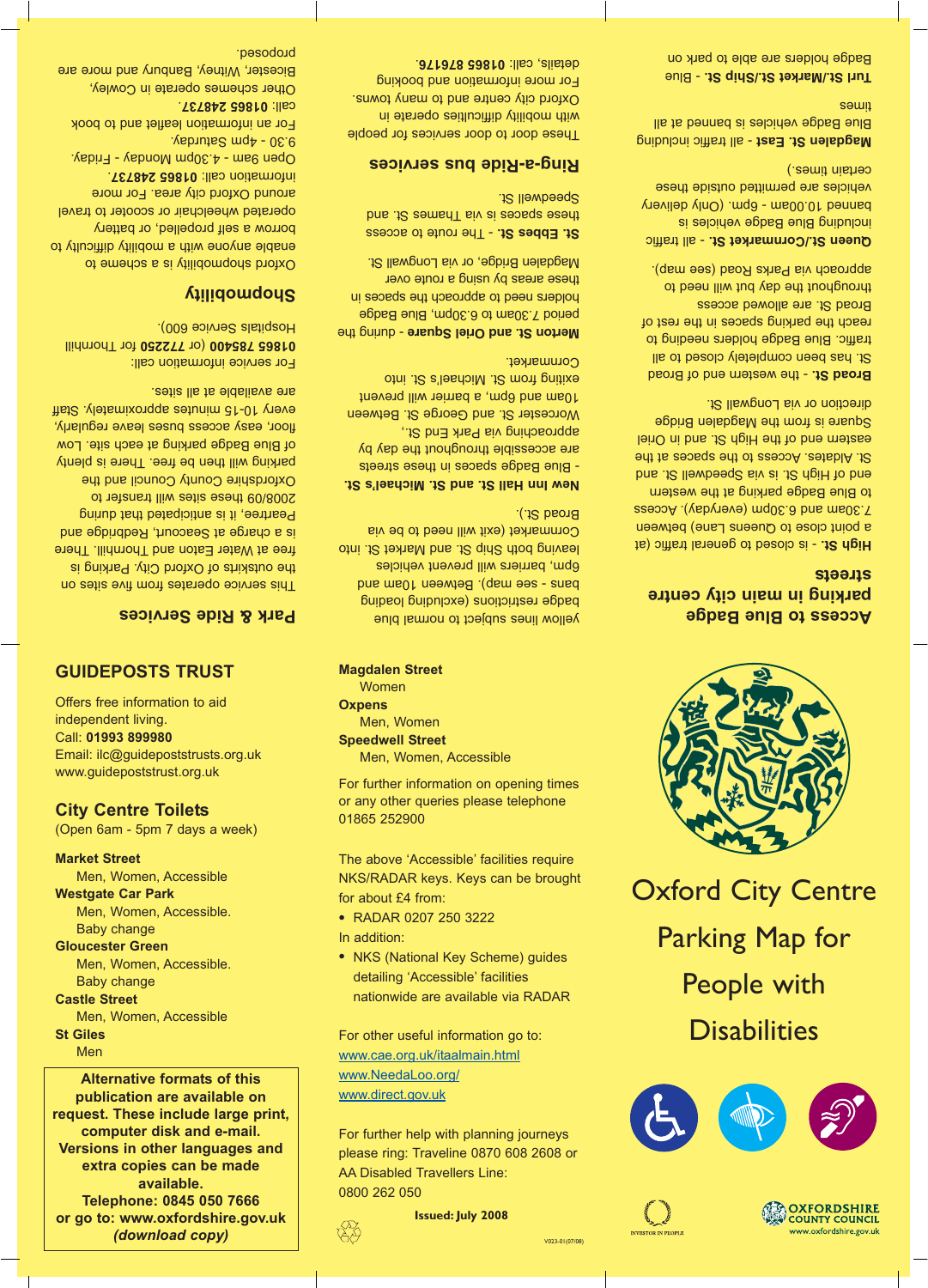# **Access to Blue Badge parking in main city centre streets**

**High St.** - is closed to general traffic (at a point close to Queens Lane) between 7.30am and 6.30pm (everyday). Access to Blue Badge parking at the western end of High St. is via Speedwell St. and St. Aldates. Access to the spaces at the eastern end of the High St. and in Oriel Square is from the Magdalen Bridge direction or via Longwall St.

**Broad St.** - the western end of Broad St. has been completely closed to all traffic. Blue Badge holders needing to reach the parking spaces in the rest of Broad St. are allowed access throughout the day but will need to approach via Parks Road (see map).

**Queen St./Cornmarket St.** - all traffic including Blue Badge vehicles is banned 10.00am - 6pm. (Only delivery vehicles are permitted outside these certain times.)

**Magdalen St. East** - all traffic including Blue Badge vehicles is banned at all times

**Turl St./Market St./Ship St.** - Blue Badge holders are able to park on

yellow lines subject to normal blue badge restrictions (excluding loading bans - see map). Between 10am and 6pm, barriers will prevent vehicles leaving both Ship St. and Market St. into Cornmarket (exit will need to be via Broad St.).

**New Inn Hall St. and St. Michael's St.** - Blue Badge spaces in these streets are accessible throughout the day by approaching via Park End St., Worcester St. and George St. Between 10am and 6pm, a barrier will prevent exiting from St. Michael's St. into Cornmarket.

**Merton St. and Oriel Square** - during the period 7.30am to 6.30pm, Blue Badge holders need to approach the spaces in these areas by using a route over Magdalen Bridge, or via Longwall St.

**St. Ebbes St.** - The route to access these spaces is via Thames St. and Speedwell St.

### **Ring-a-Ride bus services**

These door to door services for people with mobility difficulties operate in Oxford city centre and to many towns. For more information and booking details, call: **01865 876176**.

## **Park & Ride Services**

This service operates from five sites on the outskirts of Oxford City. Parking is free at Water Eaton and Thornhill. There is a charge at Seacourt, Redbridge and Peartree, it is anticipated that during 2008/09 these sites will transfer to Oxfordshire County Council and the parking will then be free. There is plenty of Blue Badge parking at each site. Low floor, easy access buses leave regularly, every 10-15 minutes approximately. Staff are available at all sites.

For service information call: **01865 785400** (or **772250** for Thornhill Hospitals Service 600).

### **Shopmobility**

Oxford shopmobility is a scheme to enable anyone with a mobility difficulty to borrow a self propelled, or battery operated wheelchair or scooter to travel around Oxford city area. For more information call: **01865 248737**. Open 9am - 4.30pm Monday - Friday. 9.30 - 4pm Saturday. For an information leaflet and to book call: **01865 248737**. Other schemes operate in Cowley, Bicester, Witney, Banbury and more are proposed.